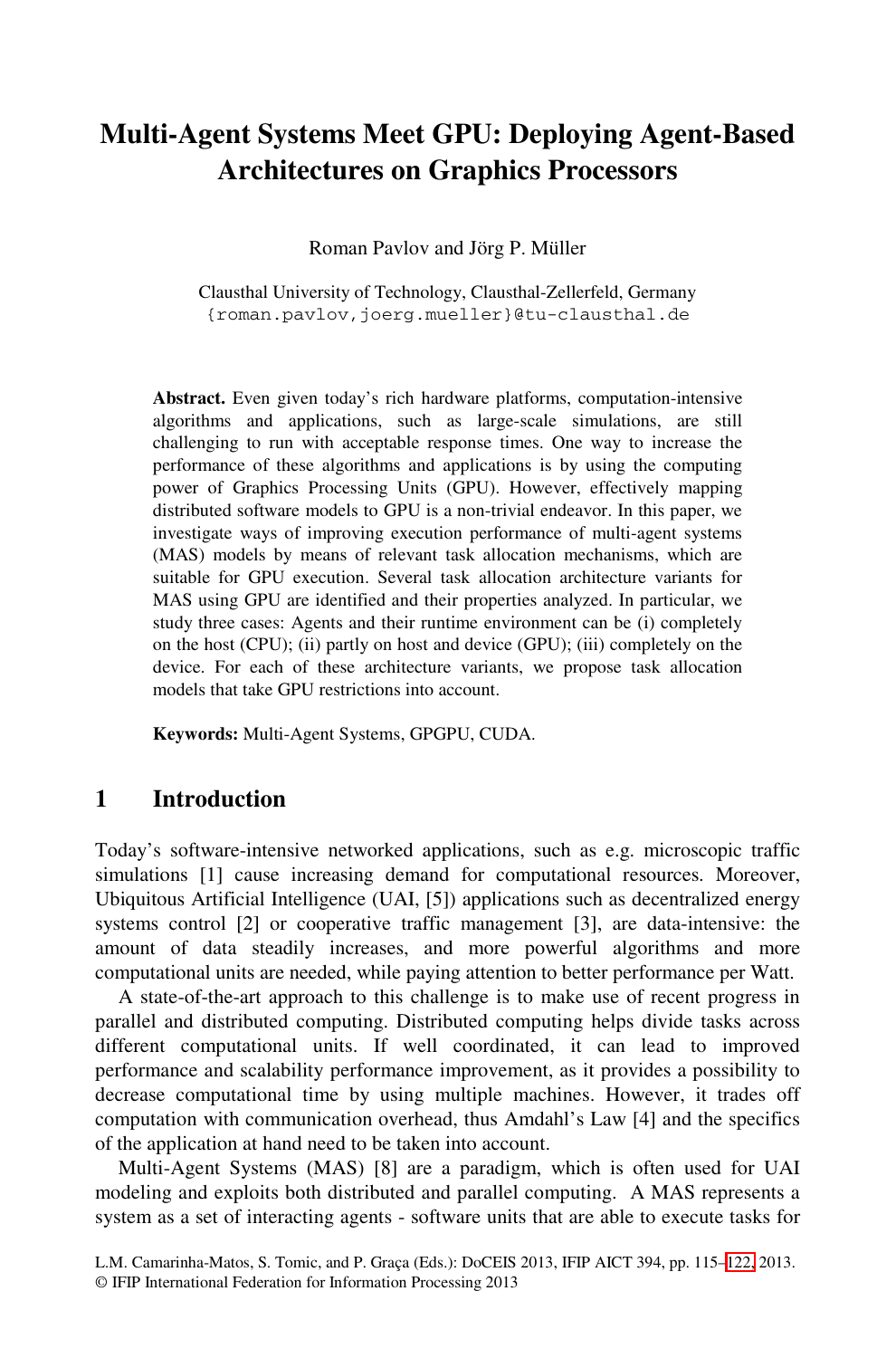reaching local (or system) goals. Agents co-exist in the environment, and they communicate with each other to exchange information and coordinate task execution. MAS can be applied to find solutions for complex problems by decoupling them into less complex subproblems and providing coordinated solution frameworks such as the contract net protocol [25] or simulated trading [28]. MAS are of particular interest when viewed as a modeling and simulation paradigm [27]. The MAS metaphor enables fine-grained modeling of systems with local preferences, motivations, and capabilities, including issues of interaction, coordination, and cooperation. This is of use in many large-scale networked simulation tasks, such as traffic simulation [6] or physical, ambient intelligence simulations. However, a big challenge for agent-based simulation is that they are highly computation-intensive, which to date limits their scalability compared to e.g. approaches based on system dynamics.

Thus, a key objective of this work is to make a contribution to more scalable, highperforming agent-based simulation. In this paper, we focus on a specific aspect of MAS technology, i.e. on the question of how tasks in a MAS are assigned to agents.

Typically, task allocation and scheduling in MAS is achieved by dedicated protocols for cooperative problem solving, such as the contract net protocol [25], which defines how problems are decomposed, assigned to agents, and scheduled for execution. Our hypothesis is that we can exploit information related to task decomposition, allocation, and scheduling contained in MAS models for efficiently mapping these models to models (code) executable on a parallel (e.g., graphics) hardware.

Modern computers are highly parallel. Their Central Processing Units (CPU) have more than one core. In addition, most of the modern computers have Graphics Processing Units (GPU) that can be used as a coprocessor for computational tasks. This becomes possible because of frameworks such as CUDA/OpenCL, which support General-Purpose Computing on Graphics Processing Units (GPGPU) [7].

This paper introduces an approach to tasks scheduling in MAS; our approach couples MAS technology with GPGPU programming. We present three types of task scheduling models for MAS that uses GPU for non-graphical tasks. Our goal is to establish a correspondence between agents (which plan and execute computational tasks) and massively parallel, GPGPU-capable computational resources.

The structure of this paper is as follows: Section 2 describes the relationship to Internet of Things; Section 3 outlines the current state-of-the-art; Section 4 shows the research contribution and innovation of this work. In Section 5 we critically discuss the results; Section 6 gives conclusions and directions for future work.

# **2 Relationship to Internet of Things**

Internet technology is becoming ubiquitous. This concerns the service layer as well as the network layer. At the same time, virtualization is used to provide network users with a homogeneous interface to ubiquitous, decentralized services. Cloud computing is one example of this trend. MAS is a suitable metaphor to describe decentralized environments and applications where large numbers of semi-autonomous, selfinterested or cooperative entities (services, objects, devices) interact and solve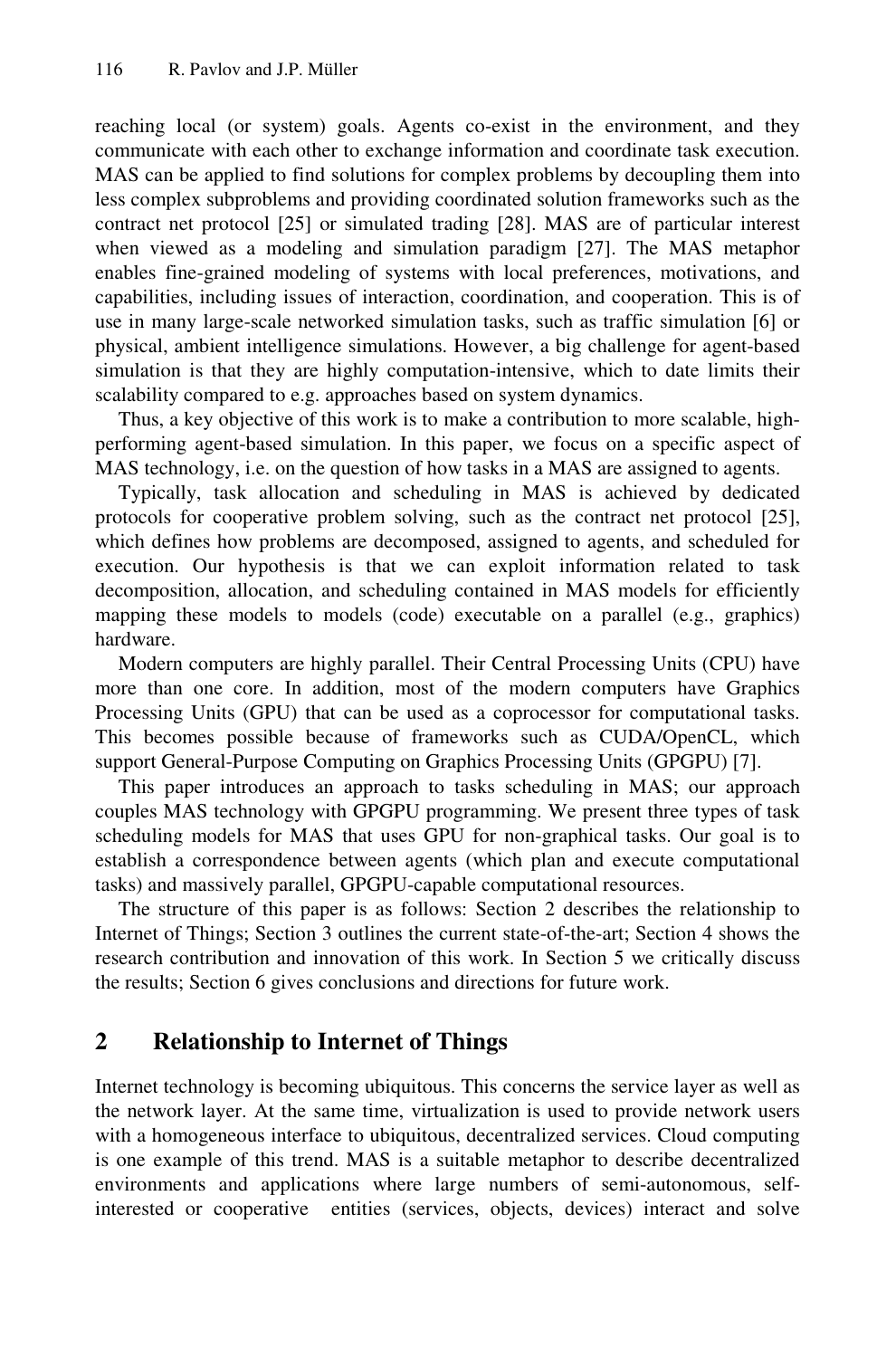problems by collaboration and cooperation. Agents are considered as Smart Objects [24] that have their own behavior. MAS have been successfully applied to a range of problems, e.g., simulations (see e.g. [9]). When it comes to simulation, MAS is a very interesting paradigm for the implementation and simulation of Ambient Intelligence scenarios. Here is the link to the Internet of Things: agents can provide semantics, behavior, and autonomy to smart objects created and described with Internet of Things technology. To deal with the complexity and scalability issues that subsist in Internet of Things scenarios, we study mapping MAS models to scalable, massively parallel execution environment and hardware platforms – in this context, task allocation in MAS plays an important role, finally, in performance of the system.

This article contributes to the improvement of task scheduling for MAS based on GPGPU. Our goal is to achieve improved performance and scalability.

#### **3 State-of-the-Art**

Agent-Oriented Programming [26] (including agent-based modeling simulation [27]) is a fairly young thread in software development, which extends Object-Oriented modeling / programming by concepts such as beliefs, goals and intentions [5].

Numerous methodologies for MAS development have been proposed (see [11] for an overview). FIPA [10] provides a set of standardized specifications for MAS runtime architecture and interaction protocols. The reason for it is that different problems require specific approaches. GPGPU is represented by a set of technologies, including CUDA [12], OpenCL [13], and DirectCompute [14]. In our work, we use CUDA by NVIDIA. OpenCL is based on similar concepts, so we expect that a solution for CUDA can be rather easily ported to OpenCL.

In [15] the authors present the use of GPU technology for multiagent simulation. They demonstrate a performance improvement of their Multi-Agent Simulator by using a GPU to execute agent-based models, but they don't pay much attention to the agent environment.

In [16] an adaptation of the FIPA standard to GPU is proposed with an example of crowd simulation. It is a continuation of earlier research [17] of the authors, where they compared JADE (Java Agent DEvelopment framework) and GPGPU, while operating with containers as in JADE. Authors claim about the necessity of standardization for agent creation on GPU.

In summary, there is a tendency in attempts to use GPU for agents, and as new GPUs are released, new devices provide more computational resources. In our research we pay great attention to agent communication, collaboration and their environment.

#### **4 Research Contribution and Innovation**

A common GPGPU application consists of two parts: host code and device code. Host code is executed by CPU, and device code is executed by GPU. Modern GPUs have a set of Streaming Multiprocessors (SM). Each SM represents a Single Instruction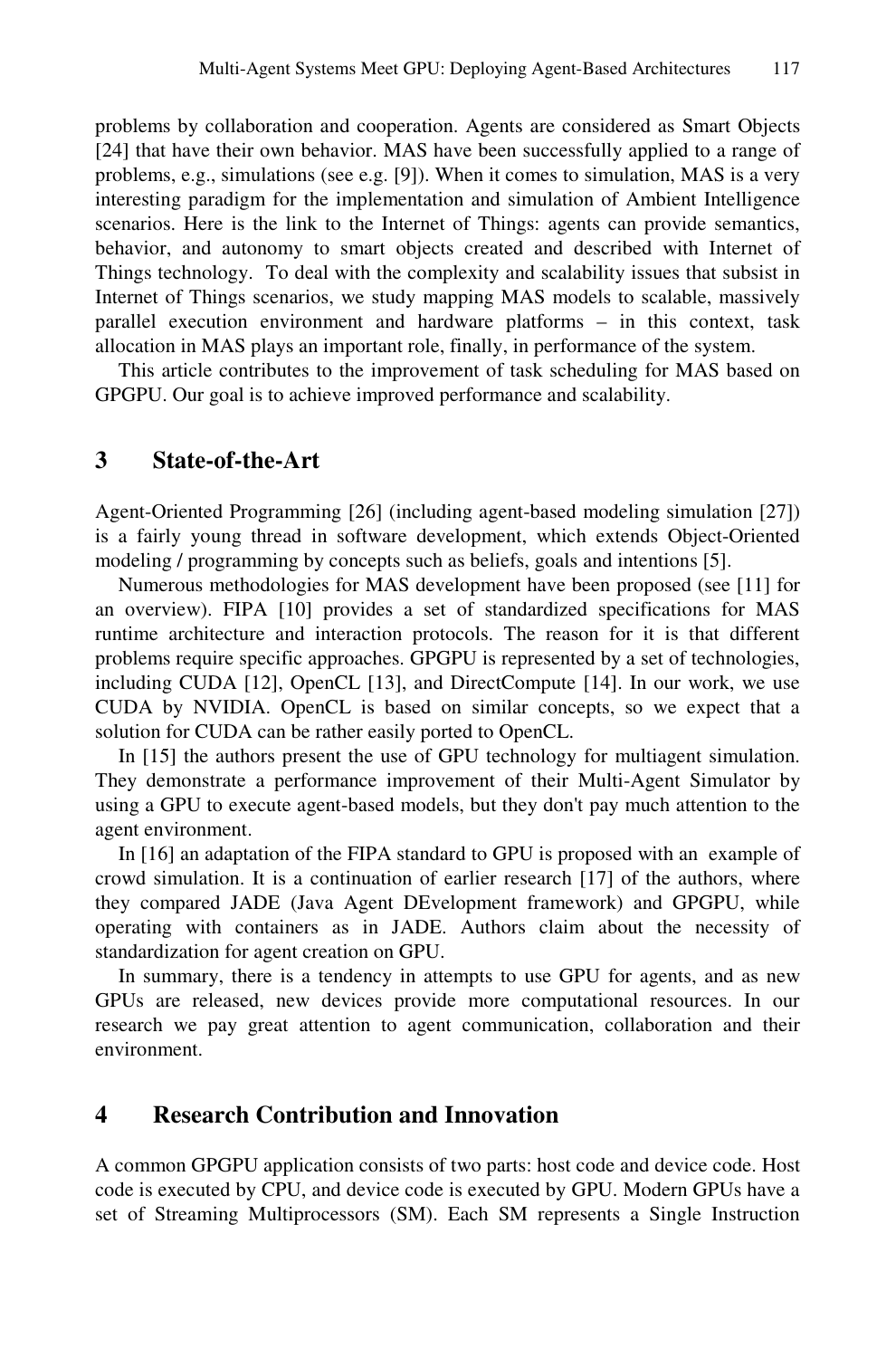Multiple Threads (SIMT) architecture [18]. There is a special "task manager" for every SM that groups threads, so they are finally executed in a Single Instruction Multiple Data (SIMD) manner. All threads are organized into blocks, with blocks belonging to grid(s)  $[19]$ .

In this paper, we consider three architecture variants to implement MASs that exploit GPU. The three variants are illustrated in Figure 1.



**Fig. 1.** Architecture variants: a) Agents-on-Host (AoH); b) Agents-on-Device (AoD); c) Hybrid (HA)

The Agents-on-Host (AoH) model shown in Fig. 1a) consists of three top-level components: *environment*, *agents* and *task manager*. We consider the individual components in details. On the host part of the system, agents (denoted by **ai**) can communicate with each other only by means of the environment, not directly with each other. An environment here holds all information about the current system state.

The next component is Task Manager (TM) consisting of two modules: Tasks and Results. Module "Tasks" serves for GPU tasks preparation and GPU resource allocation; it also sends data to GPU and calls respective kernel functions. At the beginning, agents – which have their own tasks – make requests for computational resources to accelerate their tasks execution. Then TM starts the GPU task preparation phase, during which data obtained from agents are organized in a way that the kernel function can process them. There are numerous copies of the kernel function, each working on different data. This complies to the needs of similar agents, when they have analogous tasks. The next step is to allocate resources on the GPU and copy the data there. Then computation on the GPU is ready to start. TM sets a number of threads and number of blocks that will be executed on GPU. It means that the total number of copies of our kernel function equals the total number of GPU threads. When execution is completed, the "Results" module takes control. This module finally synchronizes GPU threads and solutions gathered from the kernel functions back to the host. Finally, the TM provides the environment with all these solutions.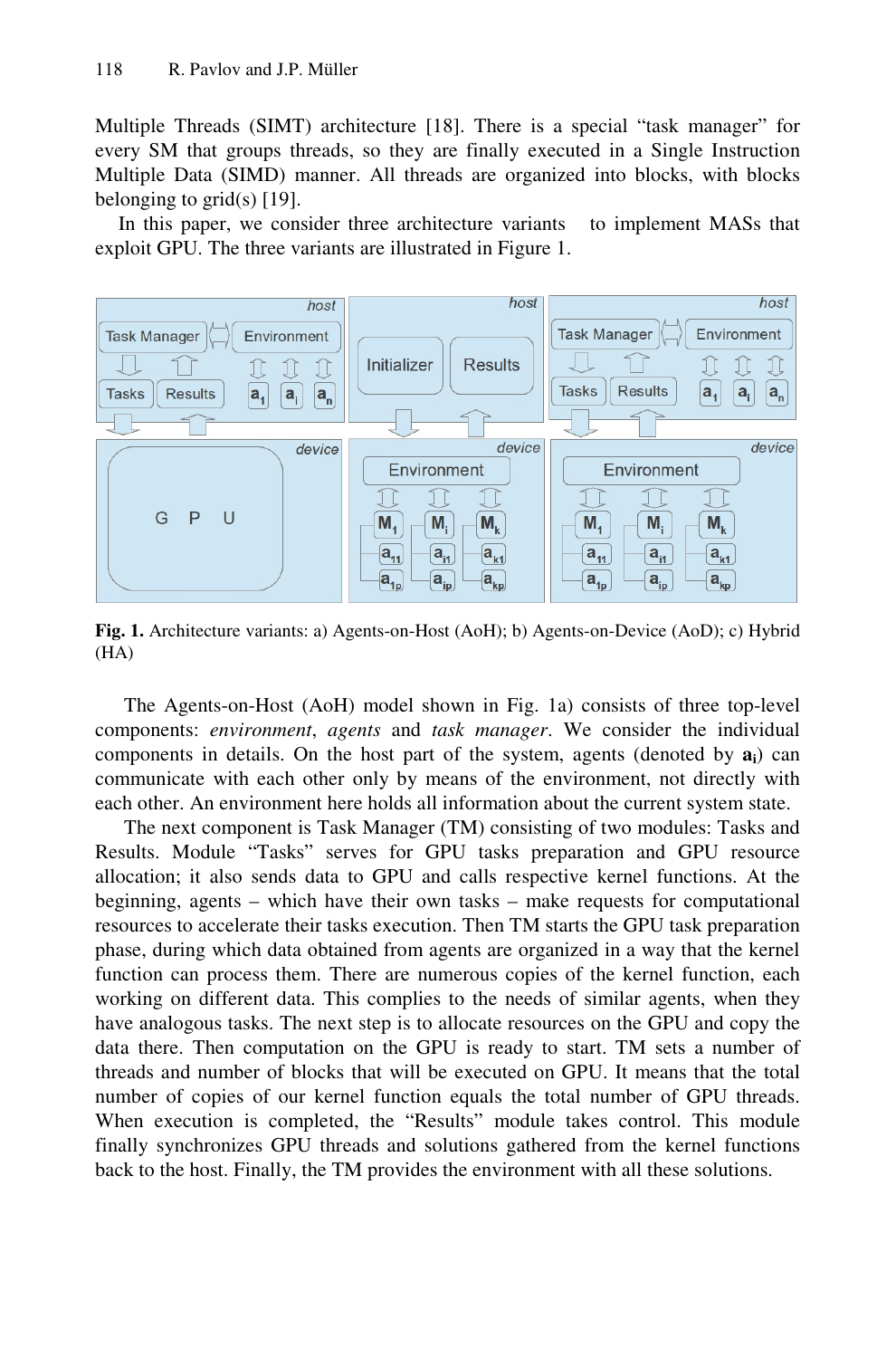This model can be mapped to more than one machine by uniting local environments of model instances. So we will get a global environment, where agents placed on one machine can ask for computational resources on others. (Here it should be noted that characteristics of the network connection and its bandwidth need to be taken into account while evaluating the system performance).

Another model is Agents on the Device (Fig. 1b, AoD), which includes environment on GPU. Here within a GPU we consider its global memory like an environment, and kernel-function call concurrency is considerably helpful here.

The host part has two modules: *Initializer* and *Results*. *Initializer* has initial data and it also allocates GPU resources. Then it copies data to the device. It is also possible to dynamically allocate memory on GPU, but it takes special attention while doing so. For example, as we dynamically allocate GPU global memory - it is the slowest on GPU - we should evaluate the necessary amount of memory and check whether it meets the default size that we can allocate. Otherwise, it should be marked on the host before executing on the device. Another aspect of dynamic memory allocation is the expensiveness of this operation. So a good practice is to allocate memory and then just reuse it by overwriting data. The *Results* module returns the results after computation or simulation on GPU. Depending on next actions it either de-allocates GPU resources and/or passes execution to Initializer.

Components on the device are the environment, managers and agents. Every manager works within single multiprocessor and has access to the environment (here GPU global memory plays this role). As every multiprocessor has its own shared memory, which is a fast memory type on GPU, the manager is going to work with blocks. As threads running in a block can interconnect with each other and have access to shared memory, we can consider one separate thread in a block like a manager which can take part in tasks assignment for the rest threads in this block. But it makes other threads in a block waiting. After tasks assignment, this "manager" thread can also take part in computations. The main role of this manager is to synchronize threads in current block, copy data from global memory to shared one (when necessary). The amount of shared memory is limited and it should be properly used for communications between threads in this block.

After finishing all tasks on the GPU, we synchronize all GPU threads and copy data back to host. And it is Results-module that gets final results (solutions).

As an advantage, by using MAS conception, threads can be considered like agents, and every block has its manager-thread responsible for synchronization in current block and can copy necessary data to faster shared memory.

However, there are some bottlenecks in this model. As we check threads in blocks during execution and conditional expressions (if...then) are evaluated, it influences on GPU's scheduler. It means that our threads for which these conditions are true will be executed, and others have to wait wasting time by standing idle. Also, synchronization is an expensive operation, so we use it either at the end of block execution or during threads communication and using shared memory (to protect variables in shared memory while reading/writing by threads, we use atomic functions).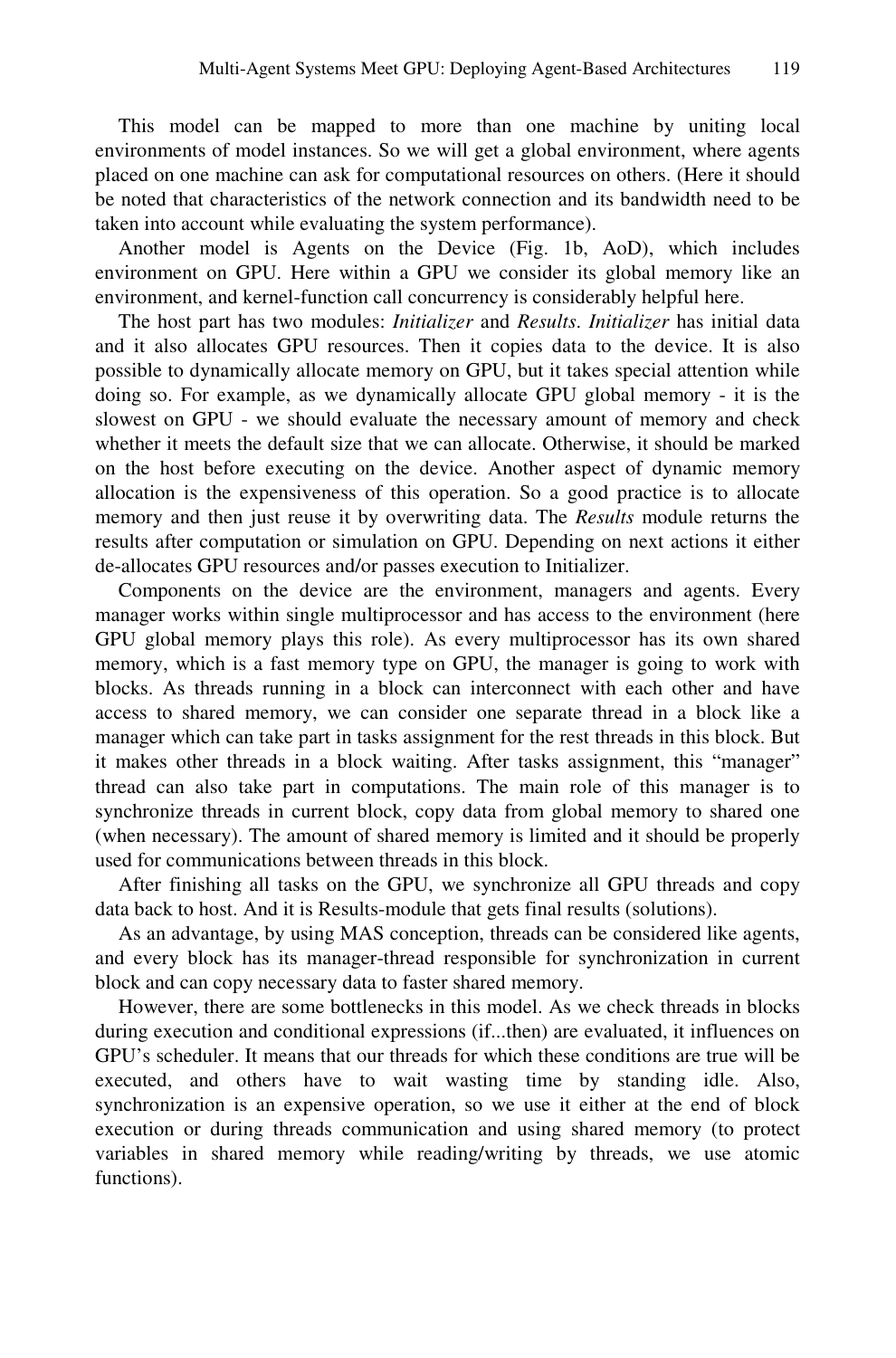And the third model – the Hybrid architecture (HA, Fig. 1c) incorporates and integrates both AoH and AoD. In the host part we have also the environment (global, which can be connected or united with remote machines), agents, and the Task Manager TM. Here agents, like in AoH model, make requests for GPU computational resources. Then, the environment passes all requests to TM. TM can act either concurrently or sequentially. It depends on the number and type of the tasks, e.g., TM can organize tasks by agent types. So the module Tasks sets final input representations for the GPU (this module is a part of TM and it also has a concurrent nature).

A device part represents the AoD model: GPU environment, manager-agents and agents (inside blocks). They act in the same manner: managers are responsible for control actions within their block, including synchronization and shared memory use. When a kernel-function completes its execution, module Results synchronizes tasks from the kernel-function and sends results back to the environment with TM help.

So our kernel-functions work independently and solve agents' tasks according to the type of agents or their tasks. TM also plays a role of load-balancer, because it should maximize the usage of both CPU and GPU to get the best performance.

## **5 Discussion and Critical View**

We presented three types of task allocation architectures for MAS that use GPU as an underlying execution hardware. Like the authors in [20], we do not assume a strong definition of an agent, but rather take a "useful-first" approach. Conception of MAS helps to abstract from implementation details, but needs to be adapted with respect to the main restrictions of GPU. We decided to analyze the conceptual model and then implement a prototype.

The AoH model, where agents request their environment for computational resources, can be used for systems with a small number of agents. But agents can be the complex ones. Every agent should have its own tasks (which is, for example, an independent subproblem). In addition, the Task Manager  $TM$  uses several criteria for grouping tasks, e.g. agent type, task type. For instance, if our agents are working with matrices, TM can vary available resources for concrete agents depending on the type of operation (e.g., inversion) and the amount of data.

As modern CPU is also multi-core, and we exploit this parallelism. A TM that operates with kernel-function calls puts them in separate streams and execution is asynchronous. This helps to decrease the amount of wasted computational time, but it takes a thorough analysis of the granularity: number of kernels executing in different streams.

The AoD model – with agents on GPU – suits for such tasks that could be divided into smaller subtasks that can be processed independently. For example, we should find a global minimum of a function in a space of values. We divide our space into subspaces and look for local minima. Here agents communicate when they found local minima and check whether it is less than the current minimum for all agents. After checking the whole space of values, agents will find the global minimum. To accelerate this process, a heuristic approach should be used.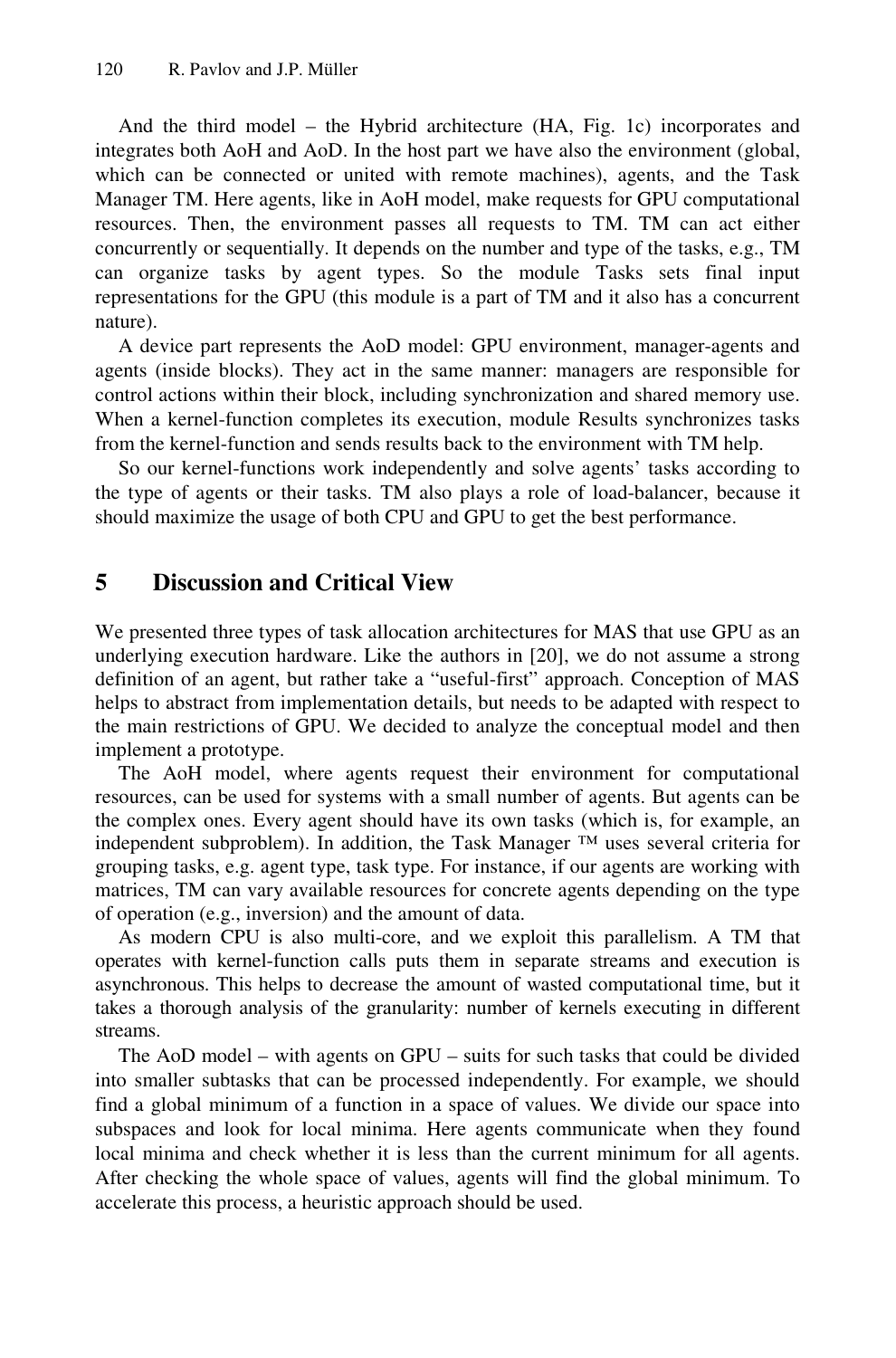The hybrid model, which is a mixture of AoH and AoD, is the most flexible among these models. Firstly, it can be scaled in two directions: locally and globally. Local scaling includes adding more GPUs to the machine and create a united GPU environment (so we have more GPU computational resources and GPU memory altogether). Global scaling implies extending environment by connecting machine environments with each other and organizing a common space. Technologies such as GPUDirect [21], rCUDA [22], OpenMPI [23] help to implement such environments.

## **6 Conclusions and Future Work**

In this article we presented three types of task allocation architectures for MAS which use GPU. We discussed advantages and disadvantages of every architectural type. Also we mentioned possible bottlenecks. Based on the discussion, we believe that the third (hybrid) type of model is the most promising: it is a general architecture that is aimed at performance improvement of the whole system. Moreover, there is a potential for scaling into two dimensions: local and global.

The main long-term goal of our research, of which this paper is a part, is to create a methodology of multi-agent system development with the help of general purpose computing on graphics processing units. At the end it will be realized as a framework or simulation tool. As there is a wide range of MAS application, we focus on traffic simulations and combinatorial optimization problems. Future versions could be extended to other application domains. Currently there are lots of tools for simulation, even agent-based, but the problem is that within a single machine it is difficult to achieve high performance.

Next steps are to implement all these models and create corresponding prototypes. So we can analyze performance empirically. Firstly, we will consider all models within a context of single machine, and find out the performance and behavior of the system. Then we will investigate ways of scaling, which we mentioned above.

**Acknowledgments.** Special thanks to Dr. Maksims Fiosins at TU Clausthal for his invaluable help.

# **References**

- 1. Blatnig, S.: Microscopic Traffic Simulation with Intelligent Agents: Simulation of Human Driving Behaviour. VDM (2009)
- 2. Rehtanz, C.: Autonomous Systems and Intelligent Agents in Power System Control and Operation. Springer (2003)
- 3. Adler, J.L., et al.: A multi-agent approach to cooperative traffic management and route guidance. Transportation Research, Part B 39, 297–318 (2004)
- 4. Amdahl, G.: Validity of the Single Processor Approach to Achieving Large-Scale Computing Capabilities. In: AFIPS Con. Proc., vol. (30), pp. 483–485 (1967)
- 5. Krumm, J.: Advances in Ubiquitous Computing. Chapman& Hall/CRC (2009)
- 6. Fiosins, M., Fiosina, J., Müller, J.P., Görmer, J.: Agent-Based Integrated Decision Making for Autonomous Vehicles in Urban Traffic. In: PAAMS 2011, pp. 173–178 (2011)